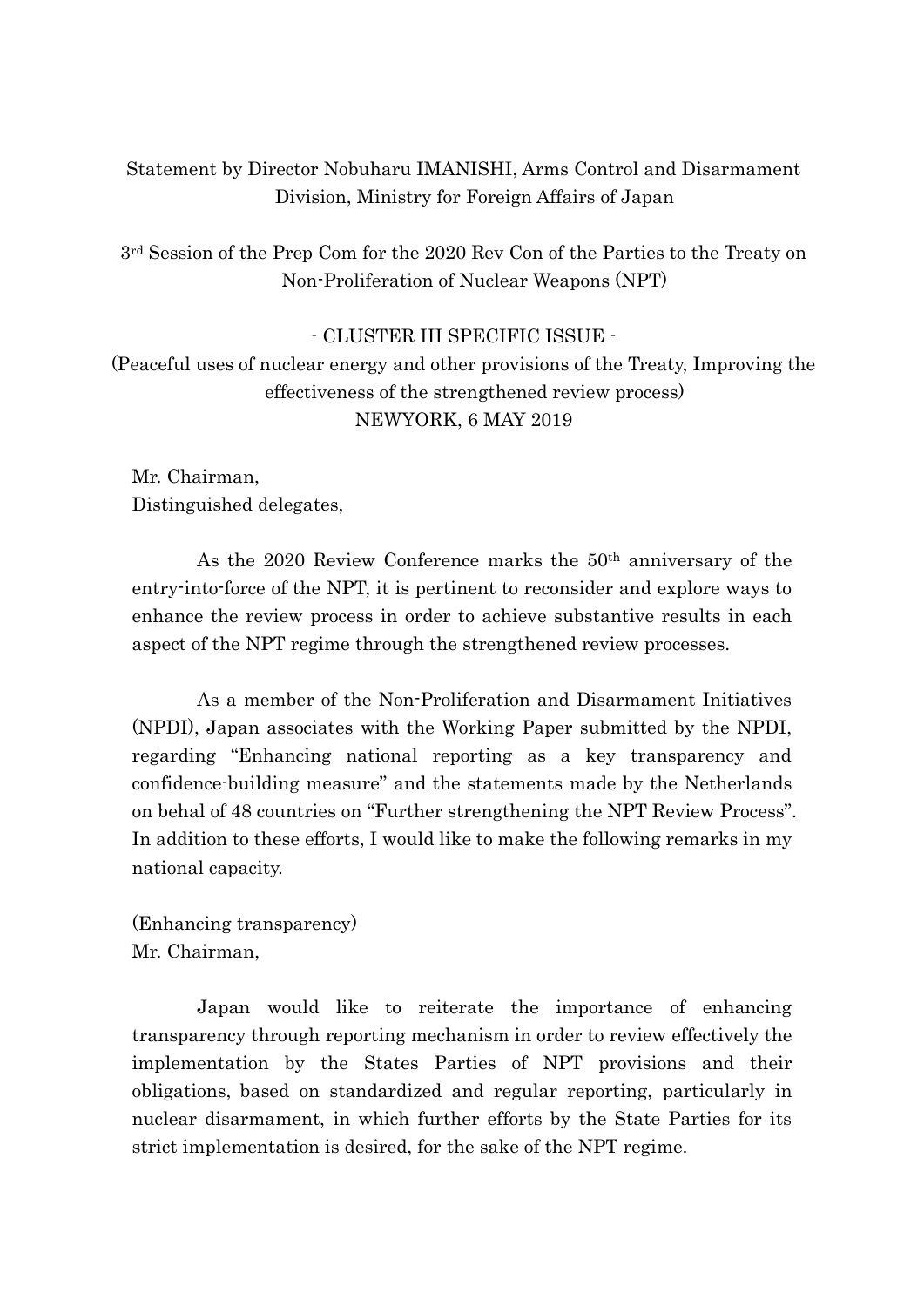In this regard, we would like to draw your attention on the NPDI's working paper on transparency (NPT/CONF.2020/PC.III/WP.xx) which mentions the importance of reporting mechanism, especially the application of the standard reporting form. In this context, I would like to highlight that the "Kyoto Appeal" by the Group of Eminent Persons for Substantive Advancement of Nuclear Disarmament (EPG) also gives us insightful suggestions including the promotion of further explanation and sharing information regarding nuclear doctorines, deterrence policies, risk reduction measures, and security assurances among Nuclear-weapon State, through P-5 process and with non-nuclear-weapon States through NPT Review Process, as a mean to advance nuclear disarmament.

Reporting and sharing information by States Parties on the implementation of their obligations and commitments under the NPT will contribute to ensuring accountability of the implementation of the NPT and building confidence among States. In this regard, it is critical that the enhancement of transparency through reporting is firmly embedded to strengthen the NPT review process.

(Strengthening the review process) Mr. Chairman,

In order to achieve successful outcomes through the NPT Review Process, it is indispensable to reconsider and explore ways on how to address to substantive issues of Treaty implementation, and how to employ such working methods.

As there are diverse perspectives and a variety of topics within the spectrum of the NPT, we consider that an establishment of a Working Group which discusses focusing on each of these topics in an interactive manner should be useful, as was proposed by NPDI during the 2nd Prep Com in Geneva in 2018. We consider it is also effective to allocate time to have discussion for this purpose at the 2020 NPT Review Conference.

Besides, we also highlight the importance for the bureau of the 2020